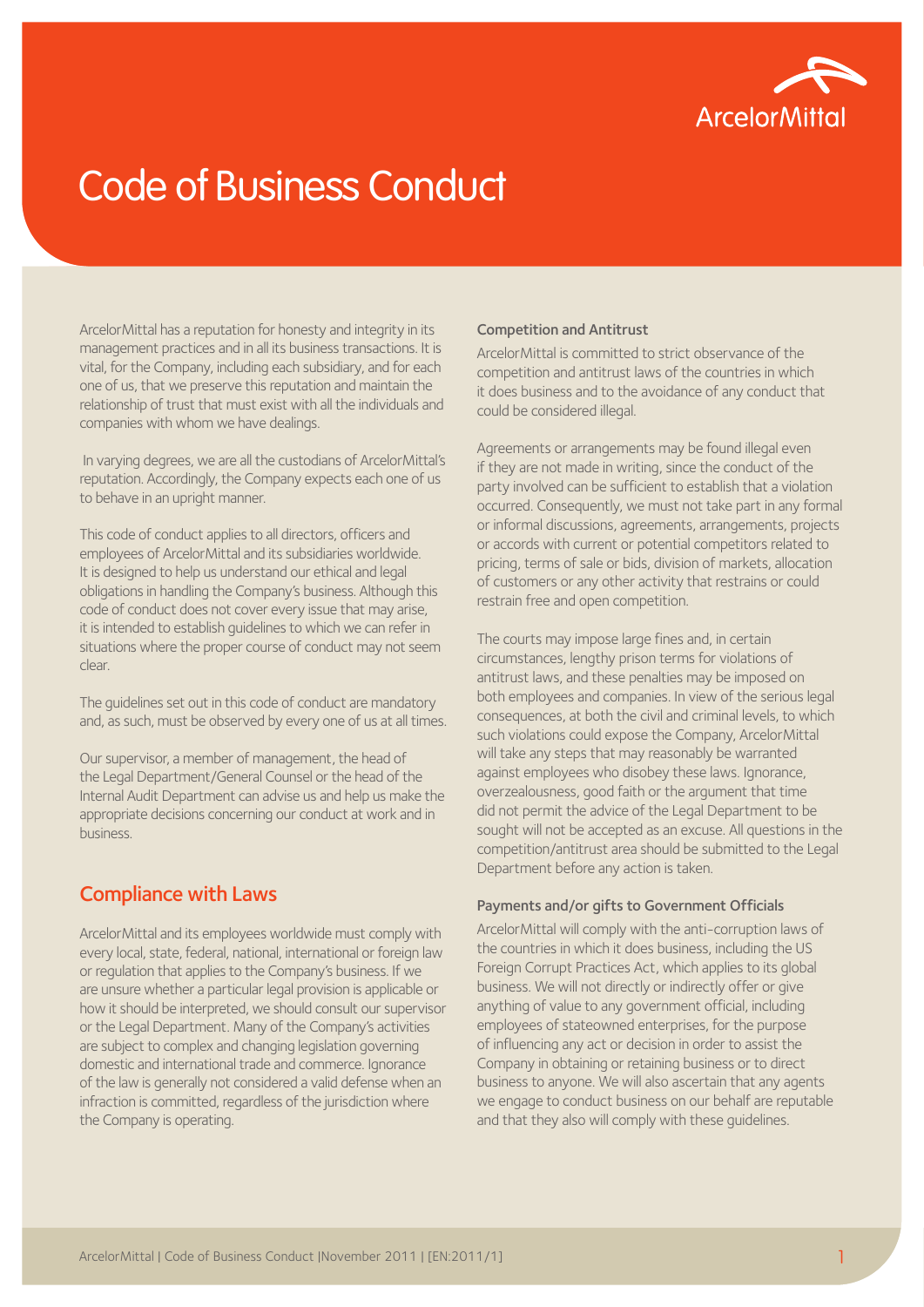#### Trading in the Securities of the Company

Should we decide to acquire, as employees, any shares issued by any listed company in the ArcelorMittal Group, we must be aware that the purchase of securities of any corporation listed on a stock exchange entails a certain risk and that the decision to acquire shares of any ArcelorMittal Group company is strictly a personal one.

In addition, before we conclude any trade involving securities of the Company, we must consider that securities laws contain prohibitions concerning the use of privileged or «inside» information.

In particular, securities laws prohibit us from purchasing, selling or otherwise trading in or recommending, for our own account or for others, any securities of corporations where we are in possession of any «material inside information» concerning the corporation in question. Communicating such information to others is also prohibited.

The term «material inside information» refers to any information which, if it were made public, would be reasonably likely to influence the price of the securities of the corporation or to affect an investor's decision to purchase or sell securities of the corporation.

# Conflicts of Interest

ArcelorMittal recognizes that we all have our own individual interests and encourages the development of these interests, especially where they are beneficial to the community at large. However, we must always act in the best interests of the Company and we must avoid any situation where our personal interests conflict or could conflict with our obligations toward the Company.

As employees, we must not acquire any financial or other interest in any business or participate in any activity that could deprive the Company of the time or the scrupulous attention we need to devote to the performance of our duties.

We must not, directly or through any members of our families or persons living with us or with whom we are associated, or in any other manner:

- 1. have any financial interests that could have a negative impact on the performance of our duties, or derive any financial benefit from any contract between the Company and a third party where we are in a position to influence the decisions that are taken regarding that contract; or
- 2. attempt to influence any decision of the Company concerning any matter with a view to deriving any direct or indirect personal benefit.

We must inform our supervisor or the Legal Department of any business or financial interests that could be seen as conflicting or possibly conflicting with the performance of our duties. If the supervisor considers that such a conflict of interest exists or could exist, he or she is to take the steps that are warranted in the circumstances. If the case is complex, the supervisor is to bring it to the attention of the Vice-President of his or her division, the Chief Executive Officer or the General Counsel.

## Receiving Gifts or Benefits

We must not profit from our position with ArcelorMittal so as to derive personal benefits conferred on us by persons who deal or seek to deal with the Company. Consequently, accepting any personal benefit, such as a sum of money, a gift, a loan, services, pleasure trips or vacations, special privileges or living accommodations or lodgings, with the exception of promotional items of little value, is forbidden.

Any entertainment accepted must also be of a modest nature and the real aim of the entertainment must be to facilitate the achievement of business objectives. For example, if tickets for a sporting or cultural event are offered to us, the person offering the tickets must also plan to attend the event. In general, offers of entertainment in the form of meals and drinks may be accepted, provided that they are inexpensive, infrequent and, as much as possible, reciprocal.

As these instructions cannot cover every eventuality, we are all required to exercise good judgment. The saying «everybody does it» is not a sufficient justification. If we are having difficulty deciding whether a particular gift or entertainment falls within the boundaries of acceptable business practice, we should ask ourselves the following questions:

Is it directly related to the conduct of business? Is it inexpensive, reasonable and in good taste? Would I be comfortable telling other customers and suppliers that I gave or received this gift? Other employees? My supervisor? My family? The media? Would I feel obligated to grant favours in return for this gift? Am I sure the gift does not violate a law or a Company policy?

In case of continuing doubt, we should consult our Supervisor or the Legal Department.

# Corporate Boards of Directors

Before agreeing to sit on the board of directors of a business corporation, we must obtain the authorization of our supervisor or the General Counsel. The purpose of this step is to ensure that there is no possible conflict of interest.

#### Political Activities

Employees who run for an elected office are required to so inform their supervisor or the General Counsel. Employees who wish to participate in activities of a political or public nature must do so in a personal capacity only and during nonworking hours.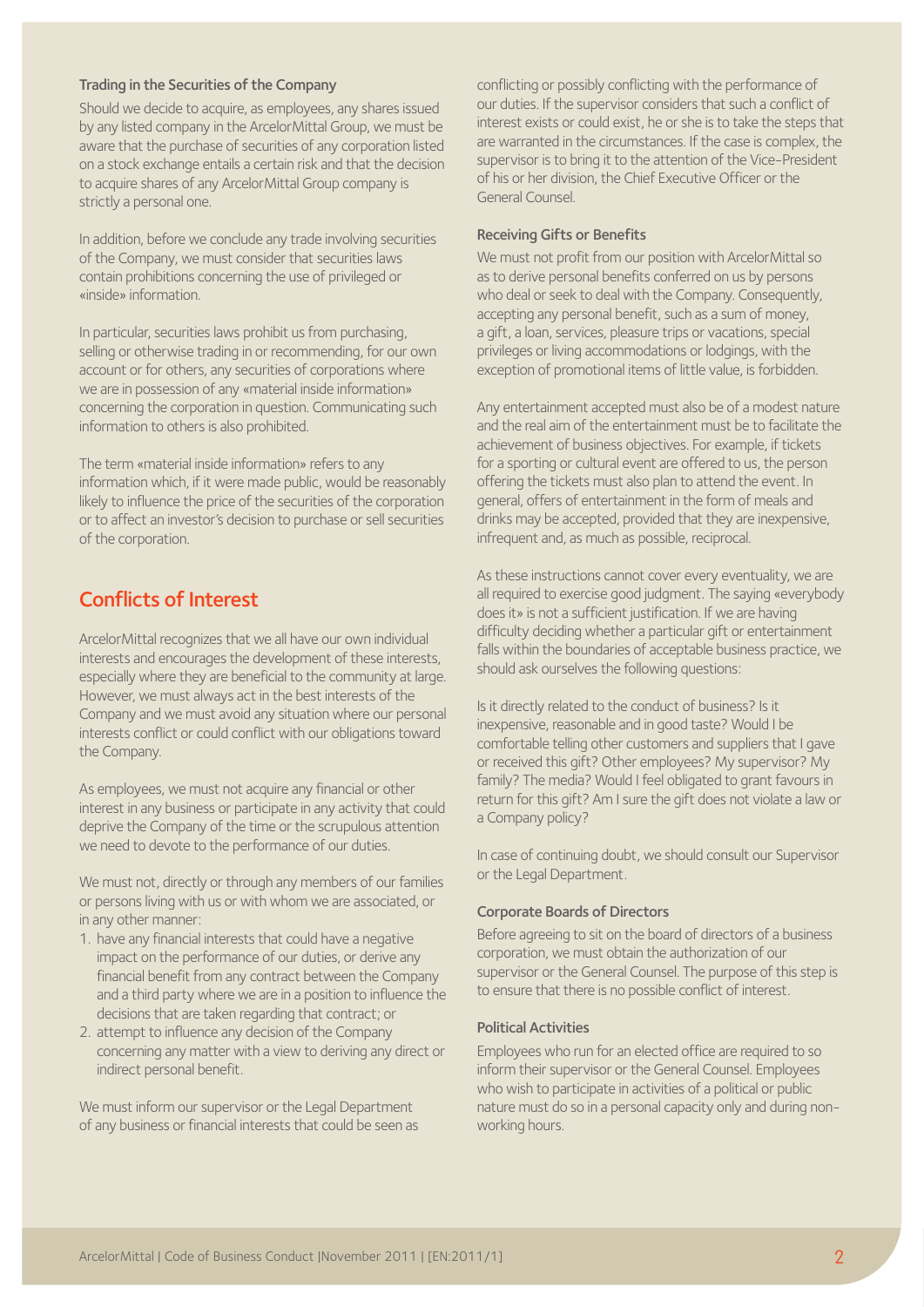## Corporate Opportunities

We, as directors, officers or employees, are prohibited from (a) taking for ourselves personal opportunities that are properly within the scope of the Company's activities, (b) using corporate property, information or position for our own personal gain, and (c) competing with the Company; unless otherwise authorized by the Board of Directors of the Company. We owe a duty to the Company to advance its legitimate interests to the best of our ability

# Fair Dealing

## Customer Relations

The Company's prosperity is founded on customer satisfaction. ArcelorMittal expects us to preserve the quality of our customer relations by maintaining business relationships that are based on integrity, fairness and mutual respect. Only clear, concrete, pertinent and honest information is to be given to customers. We must be careful to avoid making any statement to a customer that could be misinterpreted. The Company does not tolerate the making of promises to customers which will probably be impossible to keep, regarding product quality and characteristics, delivery times and prices.

## Offering Gifts and Entertaining

The Company expects us to refrain from offering gifts or granting favours outside the ordinary course of business to current or prospective customers, their employees or agents or any person with whom the Company has a contractual relationship or intends to negotiate any agreements.

Employees who are called upon to do so may incur reasonable expenses for the entertainment of current or prospective customers or other persons who deal with the Company, provided that such entertainment is in keeping with the person's position and is related to business discussions and that appropriate accounts are kept.

## Supplier relationships

Suppliers of the Company are to be chosen in consideration of objective criteria, based on quality, reliability, price, utility and performance or service. Suppliers are to be treated justly, fairly and honestly.

Fees and commissions are to be paid to consultants only in the course of ordinary business relations. Any fees must be substantiated by documentation demonstrating that the amount charged is commensurate with the value of the services rendered.

# Confidential Information

Data, information and documents pertaining to the Company are to be used strictly for the performance of our respective duties and may be disclosed or communicated to persons outside the Company only to the extent that the information in question is needed by such persons in connection with

their business relations with the Company, or where the information is already in the public domain or is required to be disclosed by law or court order. In case of doubt as to whether the information may be disclosed and to whom it may be sent, we should consult our supervisor or the Legal Department.

We are required, for the duration of our employment with the Company and after our employment terminates, to keep such information confidential and to use the utmost discretion when dealing with sensitive or privileged information. Such information includes, in addition to the technology used by the Company, intellectual property, business and financial information relating to sales, earnings, balance sheet items, business forecasts, business plans, acquisition strategies and other information of a confidential nature.

Confidential information must not be discussed with or disclosed to any unauthorized persons, whether Company personnel or persons outside the Company. We must take the necessary steps to ensure that documents containing confidential information, when sent by fax or other electronic media, are not brought to the attention of unauthorized persons, whether Company personnel or persons outside the Company. We must take the appropriate security measures when destroying documents that contain confidential information (regardless of the medium by which such documents are recorded).

We must also keep confidential any similar information relating to the organizations with which the Company has a business relationship of any kind.

Public statements on behalf of the Company can be made exclusively by authorized persons. Any request for information concerning the Company that originates with the media or a government agency should be directed to the Communications/Public Affairs Manager, the Chief Executive Officer or the Legal Department, depending on the nature of the information requested.

## Personal Information

Personal information, that is, information relating to an individual that allows that individual to be identified, is protected, among other things, by laws in most of the jurisdictions where ArcelorMittal is doing business. ArcelorMittal fully supports the objectives of such legislation and applies rigorous measures to ensure compliance with its provisions. Any collection, retention, use or communication to third parties of personal information must be carried out in a manner that is respectful of the individual and in compliance with the law at all times. Except in certain limited cases, personal information is to be used strictly for the performance of our respective duties and may be disclosed to third parties only where such disclosure has been authorized by the individual concerned. Such information must be kept in a secure place. In case of doubt as to the handling of personal information, we should consult our supervisor or the Legal Department.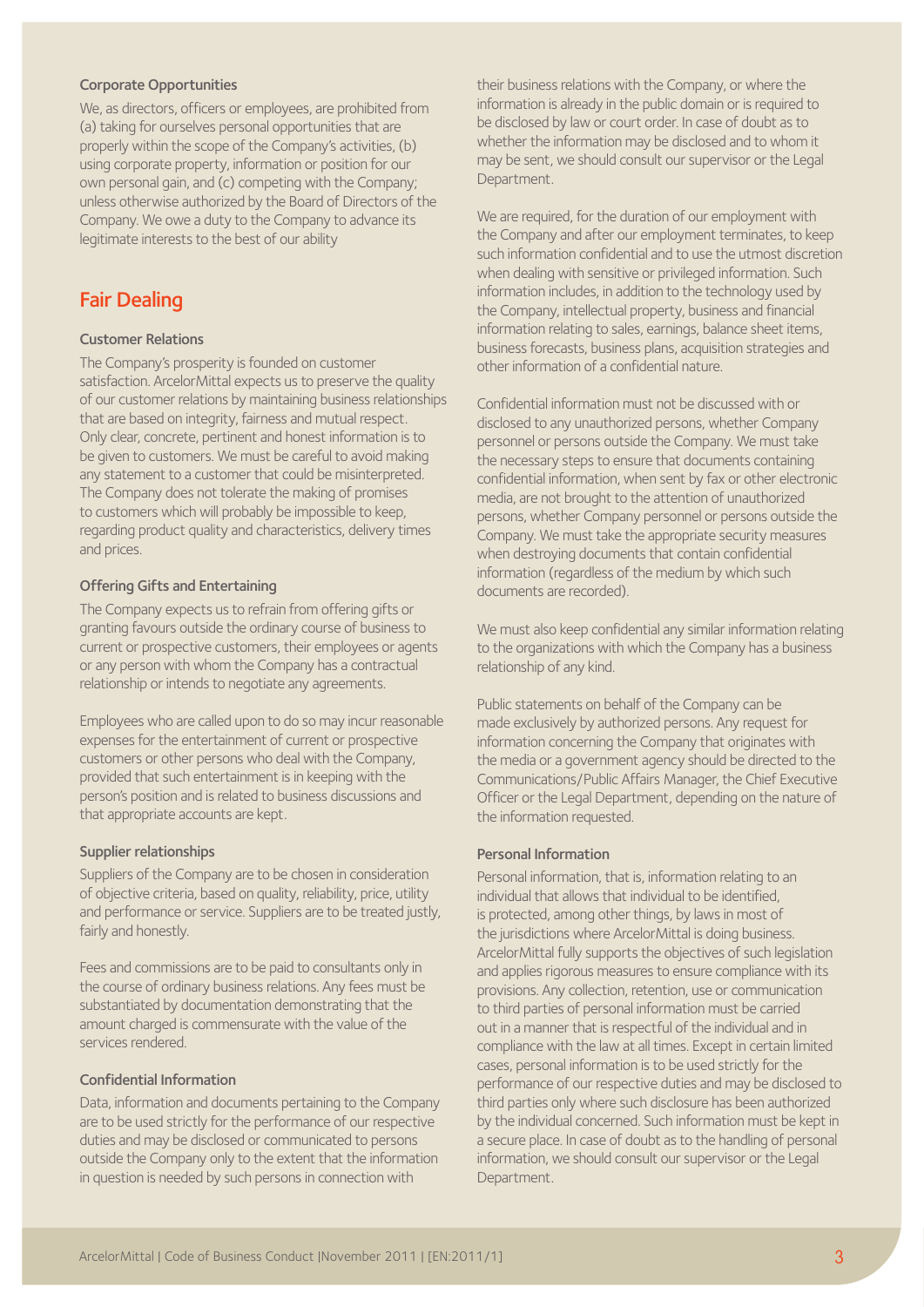# Protection and Proper Use of Company Assets

## Accuracy of Records

The books, records, files and statements of ArcelorMittal must faithfully reflect the entirety of the Company's assets and liabilities, as well as all of its operations, transactions and any other items related to its business, without omission or concealment of any kind, in accordance with applicable standards and regulations.

All transactions must be authorized and carried out in accordance with the instructions of management. Transactions must be recorded in a manner that will allow accurate financial statements to be prepared and the utilization of assets to be accounted for.

No file is to be destroyed without the authorization of our supervisor. Such authorization will be granted only if it is in keeping with applicable laws and Company policy.

## Property of the Company

The loss, theft or inappropriate use of the Company's property is bound, sooner or later, to affect the Company's profitability. The protection of the Company's property by each one of us is a matter of integrity and honesty. We must use any property of the Company entrusted to us in an appropriate manner, ensure that it is secure, and prevent theft, damage and premature wear from occurring. Company property must be used exclusively for the business of the Company and must not to be used for personal purposes unless we first obtain permission from our supervisor.

ArcelorMittal encourages initiative, creativity and innovation on the part of its employees. Nevertheless, intangible property such as inventions, ideas, documents, software, patents and other forms of intellectual property related to the Company's business, created or conceived by employees in connection with the performance of their duties, belongs, on that basis, to the Company. Subject to any mandatory applicable law, we may not derive profit from, or apply for a patent in our personal name for, any creation or invention conceived or made by us in the course of performing our duties.

Software developed or acquired by the Company may not be reproduced or tampered with, nor may it be used for any purposes other than those intended by the Company. Software that is not owned or licensed by the Company is not to be used on the work premises or in the Company's business.

# E-mail and the Internet

ArcelorMittal owns the e-mail and internet systems used in the workplace and thus we should use these systems primarily for work-related communications. Although we each have individual passwords to access the e-mail and

internet systems, the Company reserves the right, subject to applicable law, to access and monitor our use of these systems in appropriate circumstances.

We are strictly prohibited from using the e-mail and internet systems for any improper or illegal purpose, including the transmission of messages that may be viewed as insulting or offensive to another person, such as messages, cartoons or jokes that could be construed as harassment of others on the basis of race, color, religion, sex, age, national origin or disability.

# Respecting the ArcelorMittal Community

Work environment free of harassment and discrimination ArcelorMittal is committed to providing a work environment that is free of any form of sexual or other harassment, whether it be harassment by an employee of another employee or harassment by an employee of a customer or supplier or viceversa.

ArcelorMittal is committed to ensuring that each one of us is treated with fairness and dignity; accordingly, any discriminatory practice based on race, color, sex, age, religion, ethnic or national origin, disability or any other unlawful basis will not be tolerated. The Company seeks to provide each of us with equal opportunity for advancement without discrimination.

However, distinguishing between individuals based on the aptitudes or qualifications required for a particular employment does not constitute discrimination. An employee who believes he or she has been the victim of, or a witness to, a situation involving harassment or discrimination should immediately report that situation to the head of the Legal Department. All such reports will be treated in confidence.

ArcelorMittal permits family members of existing employees to work for the Company, provided that they are evaluated and selected objectively and on the basis of the same criteria as other candidates and provided that their respective positions will not be potentially in conflict or collusion.

# Occupational Health and Safety

ArcelorMittal makes every effort to provide us with a healthy and safe work environment, to conduct regular inspections so as to eliminate any dangerous conditions or behavior and their causes, and to develop programs dedicated to our safety and well-being. We must abide by the Company's standards in safety matters, do our part to maintain a healthy and safe work environment and take the necessary steps to ensure our own safety and the safety of others.

The manufacture, use, purchase, sale, trafficking or possession on the Company premises (or outside the premises while we are on duty) of substances such as alcoholic beverages (except in permitted circumstances), stimulants, narcotics and other intoxicants is forbidden.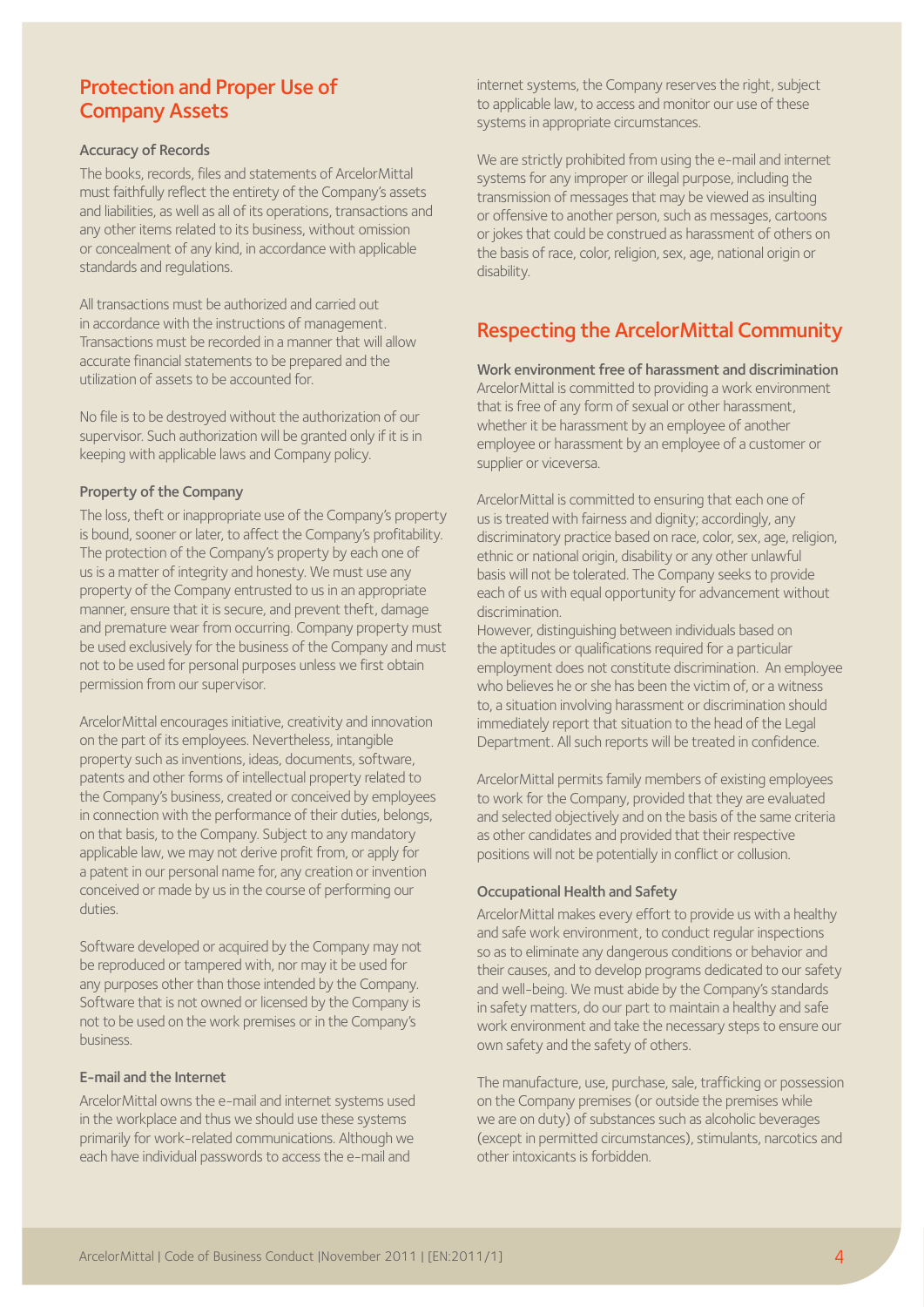#### Respect for the Environment

Respecting and protecting the environment is an important value to which ArcelorMittal subscribes. We must comply at all times with the environmental legislation applicable to ArcelorMittal, and we have an important role to play in implementing the guidelines issued by the Company in this regard.

# A Shared Responsibility

Each one of us is responsible for adhering to the values of ArcelorMittal in our daily lives as employees of the Company and for making every effort to ensure that our rules of conduct are respected by all. Conduct that is contrary to these rules is punishable by disciplinary action up to and including termination of employment, in compliance with all applicable laws and procedures.

# Waivers of this Code of Conduct

A waiver of any provision of this code of conduct will only be given if it is deemed absolutely appropriate under the circumstances. A waiver of this code of conduct for

executive officers or directors of the Company will only be granted by the Board of Directors of the Company or a committee of the Board. Any such waiver granted will be promptly disclosed as required by law or stock exchange requirement.

# Reporting any Illegal or Unethical Behaviour

Any behaviour that deviates from this code should be reported immediately to our supervisor, a member of management, the head of the Legal Department or the head of Internal Audit Department. In the case of accounting, internal control and auditing issues, these may also be reported to the Audit Committee of the Board of Directors of ArcelorMittal. If, after our supervisor has been informed, appropriate steps still have not been taken, we should personally bring the matter to the attention of one of the other persons mentioned above. It is the policy of the Company not to allow retaliation of reports of misconduct by others that we make in good faith. Employees are expected to cooperate in internal investigations of misconduct.